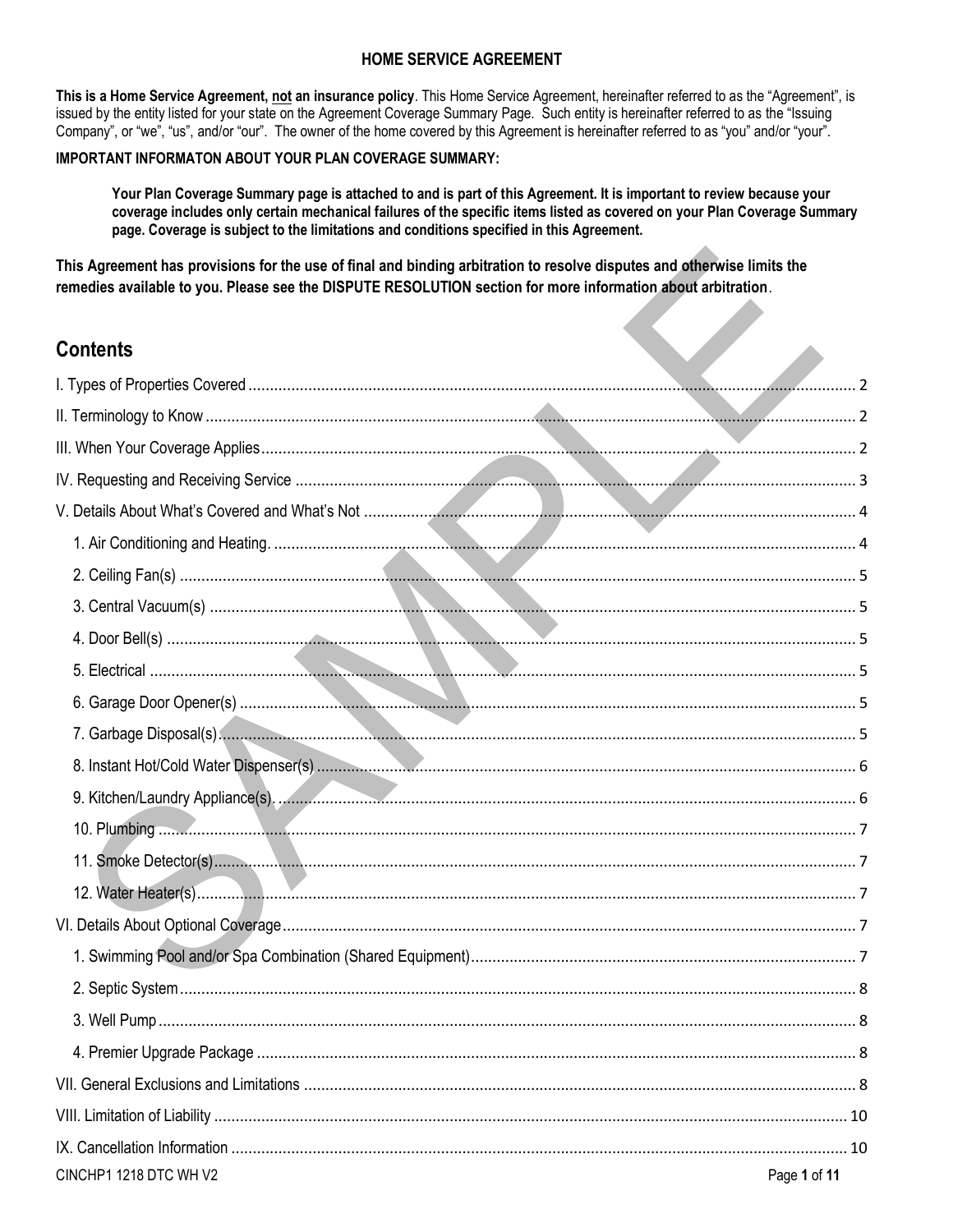| X. Dispute Resolution |  |
|-----------------------|--|
| XI. Other Conditions  |  |

## <span id="page-1-0"></span>**I. Types of Properties Covered**

This Agreement covers a single family residence, including a condominium, townhouse, villa or manufactured home used solely for residential purposes and eligible manufactured homes. To be eligible, a manufactured home must

- (i) Have been constructed within (10) years of the effective date of the Agreement.
- (ii) Be permanently secured to the ground on land you own or located in a division operated similar to a condominium, where maintenance is provided.

This Agreement provides coverage under a special exception for special purpose group homes devoted to housing persons with mental and physical disabilities, as those terms are defined by the Americans with Disabilities Act at Title 42 of the United States Code Section 12102(2)(A).

This Agreement does not cover:

- Mobile homes
- Multi-family residential property of more than two-units
- Any dwelling used in whole or in part for commercial purposes including non-profit organizations
- Homes listed or registered in any historical register, including without limitation the National Register of Historic Places

Whether or not this Agreement covers a condominium unit, manufactured home, or multi-family property (duplex), any repairs and/or replacements are limited to the items solely used by and located and serviceable within such single unit (unless specified otherwise). **No common area items shared by non-warranted units shall be covered by this Agreement.**

## <span id="page-1-1"></span>**II. Terminology to Know**

- "Mechanical failure" occurs when a covered item/system becomes inoperable and unable to perform its primary function, subject to the limitations and conditions of this Agreement.
- "Domestic-grade" items are those that were designated by the manufacturer, manufactured and marketed solely for installation and use in a residential single family dwelling.
- "Commercial-grade" items are those that were designated by the manufacturer, manufactured and primarily marketed for installation and use in commercial operations.
- A "visual inspection" of the covered item is considered to mean the viewing of an item to verify that it appears structurally intact and without damage or missing parts that would indicate inoperability.
- A "simple mechanical test" means the ability to turn the unit off and on verifying the item operates without irregular sounds or smoke that may indicate a problem. In certain instances, we may require documentation from you during a claim review.
- "Proper operating condition" means the item/system was correctly located within the home, was properly installed to code at the time of installation, was fully connected, was capable of successfully performing all operations commensurate with the manufacturer's original design intention, and did not pose any hazard to life or property.
- A "necessary or required upgrade" is a replacement improving: manufacturer specification; energy efficiency; or system performance due to external circumstances (such as inability to obtain parts/equipment or government mandated system modifications).
- "Item" examples: air conditioning unit, heating unit, water heater, individual appliances such as refrigerator, dishwasher and ceiling fans.
- "Item Lifetime" is defined as the total time for which an item is technically designed to operate from its date of purchase and is expressed in years.

## <span id="page-1-2"></span>**III. When Your Coverage Applies**

1. **We agree to pay the covered costs to repair or replace the items listed as covered on your Agreement Coverage Summary Page if any such items become inoperable during the term of this Agreement due to mechanical failure caused by routine wear and tear.** The definitions of the specific items that may be listed on your Agreement Coverage Summary Page as covered, as well as other limitations on coverage and other terms and conditions, are listed below.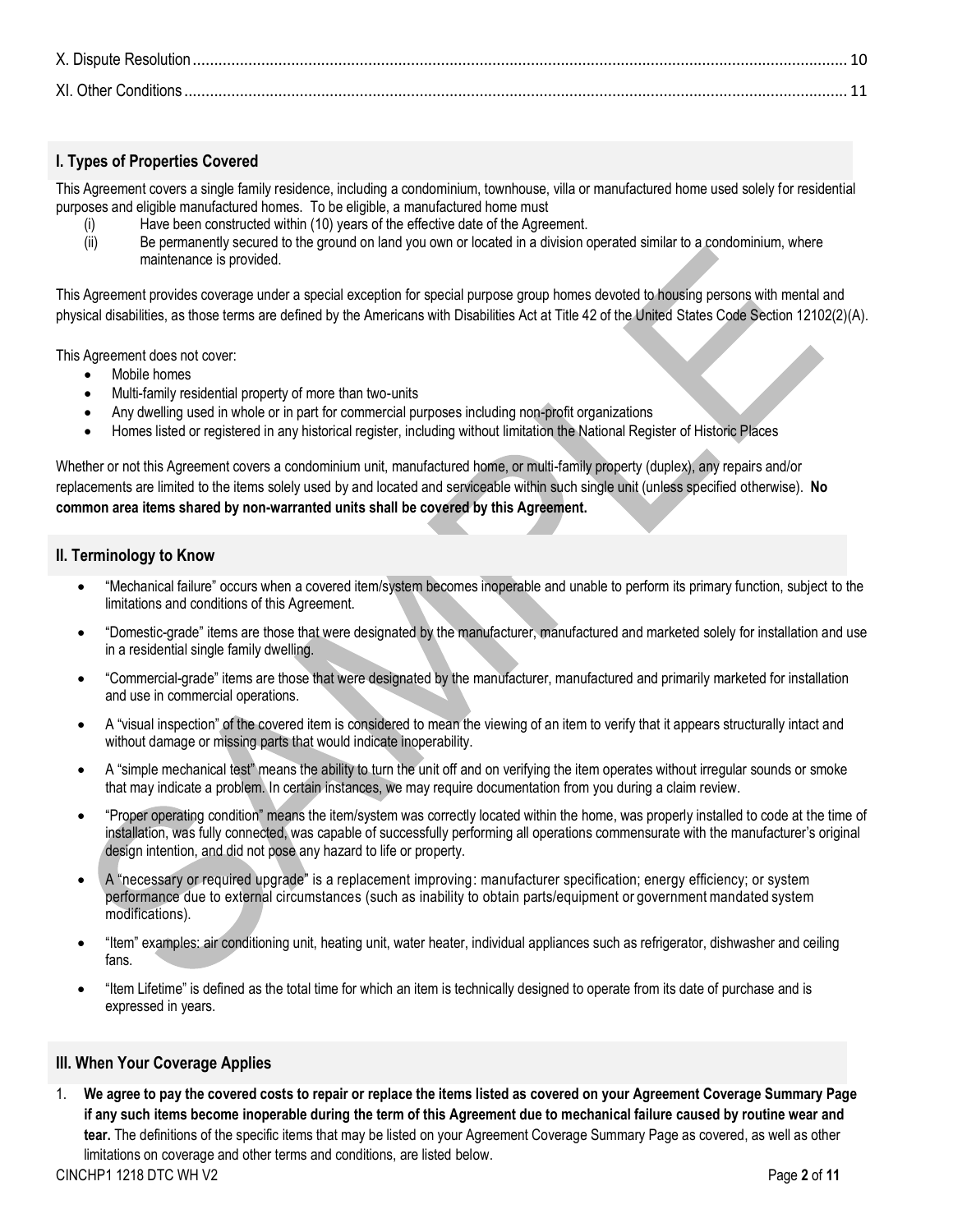- 2. We will cover mechanical failures relating to the mechanical parts and components of those domestic-grade items that were in the home and in proper operating condition on the Agreement effective date.
- 3. We will cover failures due to rust and corrosion, and or sediment.
- 4. When completing a covered repair or replacement, we will NOT pay the cost to:
	- dismantle and remove defective equipment,
	- recapture refrigerant,
	- reclaim refrigerant,
	- dispose of refrigerant.
- 5. We will cover an unknown pre-existing mechanical failure provided the failure could not have been detected by visual inspection or simple mechanical test.
- 6. **The decision to replace rather than repair items is solely our option**. Should we choose to replace an item, the replacement shall:
	- be the base model that meets all applicable federally mandated minimal manufacturers' standards,
	- perform the same primary function, and have a capacity comparable with the covered item, when available with domestically assembled units.

When replacing systems and appliances:

- We are not liable to provide exact match in color, dye, lot, material, type or brand.
- We will be responsible for the installation of the replacement item but not for the cost of the construction, modifications, carpentry or transitional work made necessary in order to accommodate the replacement, nor for any costs to upgrade or modify items for any reason except as otherwise specified in this Agreement.
- With respect to kitchen/laundry appliances, we will make reasonable efforts to provide replacement items of similar mechanical capabilities and/or efficiency of the original unit, when available.

When making repairs:

- We reserve the right to rebuild existing parts or components and/or install rebuilt or refurbished parts or components.
- 7. Our cash payment policies and procedures:
	- In instances where the combined cost of diagnosis and repair or replacement is estimated to exceed a stated contract dollar limit, we will not provide repair or replacement services but will instead pay an amount equal to the contract dollar limit minus the deductible amount. If the stated contract dollar limit is an aggregate amount then paid claims will also be subtracted from payment.
	- In some instances, we may offer cash in lieu of repair or replacement services. This offered amount is based on what we would expect to pay (which is substantially less than retail cost) for parts and labor for covered items less the incurred cost of the contractor's diagnosis. You are required to repair the item or provide a new replacement and send the acceptable proof of your actual itemized costs to us before any reimbursement amount will be paid.
- 8. **Should we determine to pay cash in lieu of replacement and you only repair the item instead, the item will be excluded from further coverage under this Agreement and subsequent renewals. We reserve the right to inspect repaired and/or replacement items.**
- 9. **Determination of the operating condition as of the Agreement effective date, and the nature of any failure, will be made by us based upon the professional opinion of remote diagnosis for connected systems and/or appliances or our direct employees, considering but not limited to, the independent contractor's diagnosis.**

## <span id="page-2-0"></span>**IV. Requesting and Receiving Service**

- 1. **You must notify us of any mechanical failure when it happens and prior to the expiration of your Agreement. We are available twenty-four (24) hours a day, seven (7) days a week online at [my.cinchhomeservices.com](http://www.x.com/) or by phone at 1-844-324-5688. If you fail to notify us of any mechanical failure during the coverage term in which the failure occurred, we will not be responsible for the cost of any repairs and/or replacements resulting from the mechanical failure.**
- 2. We will use reasonable efforts to provide a referral to an independent contractor within two (2) hour(s) after the service request is received during normal business hours and within twenty-four (24) hour(s) for requests received outside of normal business hours. We will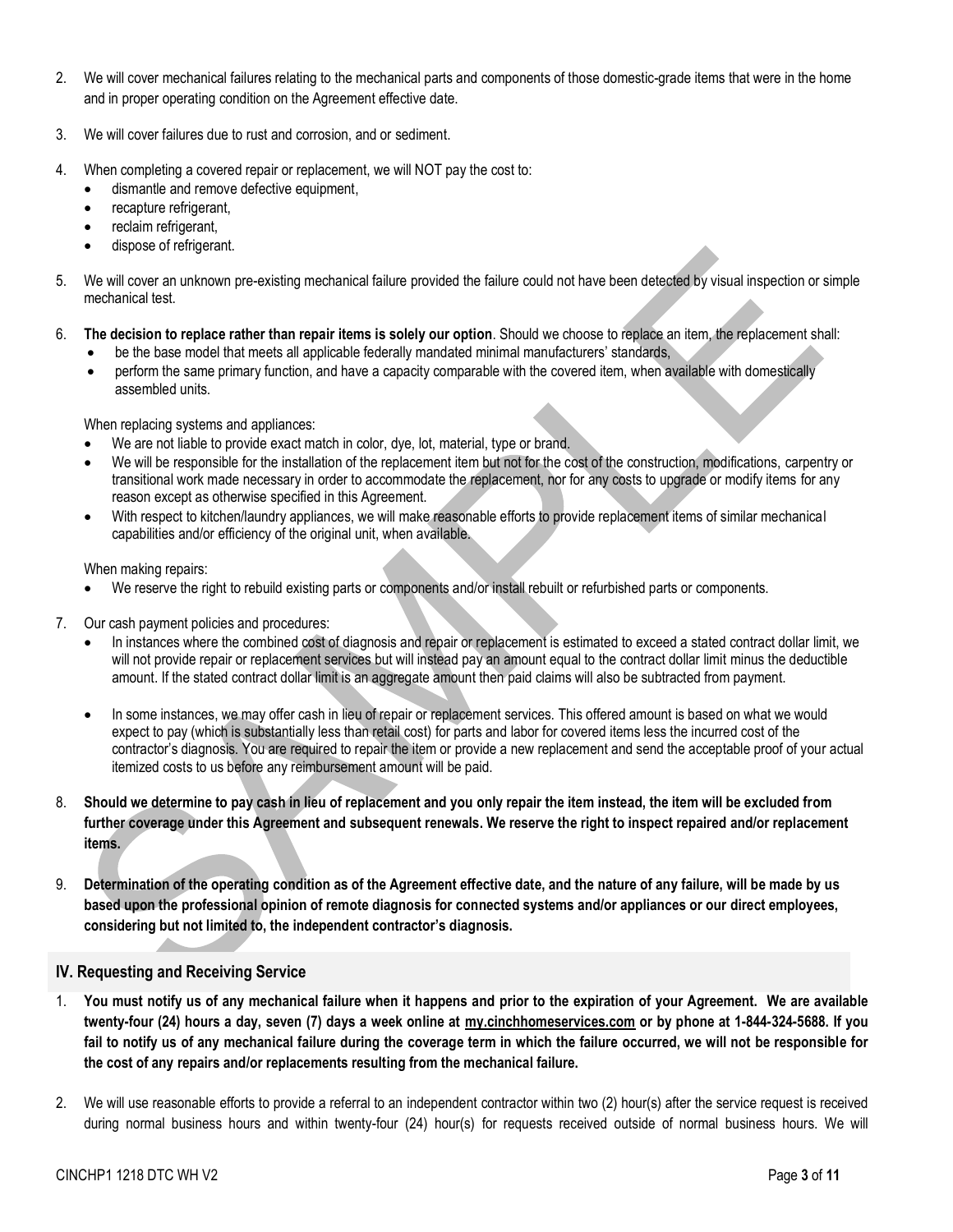determine, at our sole discretion, which repairs constitute an emergency requiring expedited service and will give consideration to covered mechanical failures that affect the habitability of the dwelling.

- 3. **We are not responsible for expenses you incur without our express consent**. We will not reimburse you for any costs associated with unauthorized repairs or work performed by unauthorized contractors.
- 4. **This Agreement may include a deductible amount, as listed on your Agreement Coverage Summary Page. You may be required to pay all or part of your deductible at the time you request service. All or a portion of your deductible may be nonrefundable.**
	- You are responsible and must pay for any amounts due for services performed which are not covered under the terms, conditions and provisions of this Agreement.
- 5. You are responsible to provide access to the covered property during normal business hours for the independent contractor to diagnose, obtain approval for, and/or complete repairs for covered mechanical failures. You are responsible to pay us and/or our independent contractor any service charge and additional charges assessed by our independent contractor resulting from your failure to provide access and/or for missed appointments caused by you.
- 6. We reserve the right to obtain, at our expense, a second opinion by an independent contractor prior to determining eligibility for coverage.

## <span id="page-3-0"></span>**V. Details About What's Covered and What's Not**

This Agreement provides coverage only for those items specifically listed as being covered on your Agreement Coverage Summary Page. **An additional fee may be required for additional systems, appliances or optional coverages. Coverage of some items may not be available under all plans or in every state.**

**This Agreement defines precisely what mechanical systems and appliances, and which of their parts and components, will be covered; only those items specifically so described are covered, subject to the limitations and conditions herein and on your Agreement Coverage Summary Page.** 

**Under any and all circumstances, our maximum liability, in the aggregate, for any and all claims submitted per agreement term shall be \$10,000.**

<span id="page-3-1"></span>**1. Air Conditioning and Heating** Coverage is available on an Air Conditioning and Heating unit up to a five (5) ton capacity. A maximum of 2 unit(s) are covered per contract. **We will pay up to \$1,500 per Agreement Term for access, diagnosis and repair or replacement of any geothermal and/or water source heat pumps, glycol, hot water, cable heating, or steam circulating system.** Where covered repairs require access to Air Conditioning and Heating ductwork, we will provide access to ductwork only through unobstructed walls, ceilings or floors, and will return access openings to a rough finish. **If the Air Conditioning and Heating ductwork is accessible only through a concrete floor, wall or ceiling, we will pay up to \$1,000 per Agreement Term for access, diagnosis, repair or replacement of such ductwork, including returning access openings to a rough finish.** We will pay for access, diagnosis, and replacement related to necessary or required Air Conditioning and Heating system efficiency and other upgrades except: (1) costs associated with plenums and refrigerant line sets and (2) any other Air Conditioning and Heating specific limitations and exclusions in your Agreement.

## **A. AIR CONDITIONING INCLUDING DUCTWORK** Refer to **1. Air conditioning and Heating** above.

## **A maximum of 2 units are covered per contract.**

| <b>COVERED</b>                                                                                                                                                                                                                                                                                                                                                                                                                                                                                    | <b>NOT COVERED</b>                                                                                                                                                                                                                                                                                                                                       |
|---------------------------------------------------------------------------------------------------------------------------------------------------------------------------------------------------------------------------------------------------------------------------------------------------------------------------------------------------------------------------------------------------------------------------------------------------------------------------------------------------|----------------------------------------------------------------------------------------------------------------------------------------------------------------------------------------------------------------------------------------------------------------------------------------------------------------------------------------------------------|
| All components and parts of the following air conditioning<br>system(s): ducted central electric split and package units,<br>geothermal, wall air conditioners, mini-splits. With regard to<br>ductwork, except as otherwise noted above, the following are<br>covered: plenums, dampers, damper-only controls, leaks or breaks<br>in ductwork (sheet metal, duct board, and flex duct including vapor<br>barrier) from heating and/or air conditioning unit(s) including<br>registers or grills. | Outside or underground piping, well pump, and well pump<br>components for geothermal and/or water source heat pump,<br>interconnecting refrigerant lines (external of the equipment)<br>window units, water towers, chillers, chiller components, water<br>lines and legally mandated diagnostic testing when replacing<br>heating or cooling equipment. |
| $\begin{array}{ccc} \bullet & \bullet & \bullet & \bullet & \bullet & \bullet & \bullet \end{array}$                                                                                                                                                                                                                                                                                                                                                                                              |                                                                                                                                                                                                                                                                                                                                                          |

**NOTE: We will pay up to \$10.00 per pound, for refrigerant.**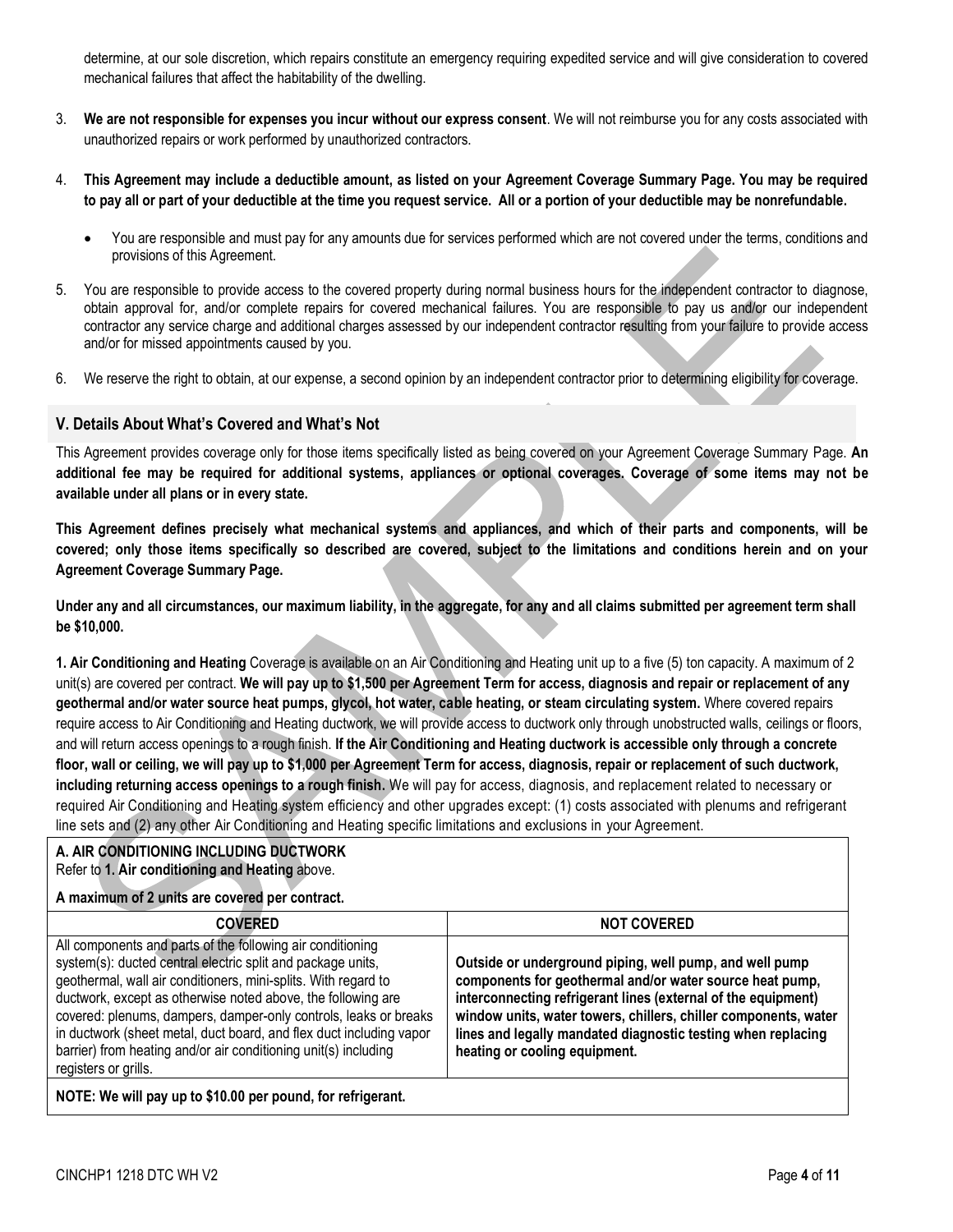## **B. HEATING INCLUDING DUCTWORK**

## Refer to **1. Air conditioning and Heating** above.

## **A maximum of 2 units are covered per contract.**

| <b>COVERED</b>                                                                                                                                                                                                                                                                                                                                                                                                                                                                                                                                                                                                                             | <b>NOT COVERED</b>                                                                                                                                                                                                                                                                                                                                                                                          |
|--------------------------------------------------------------------------------------------------------------------------------------------------------------------------------------------------------------------------------------------------------------------------------------------------------------------------------------------------------------------------------------------------------------------------------------------------------------------------------------------------------------------------------------------------------------------------------------------------------------------------------------------|-------------------------------------------------------------------------------------------------------------------------------------------------------------------------------------------------------------------------------------------------------------------------------------------------------------------------------------------------------------------------------------------------------------|
| All components and parts of the following heating system(s): forced<br>air (gas, electric, oil), geothermal, wall mounted heaters, floor<br>furnaces, package units, heat pumps, mini-splits, hot water or<br>steam circulating heat, electric baseboard, cable heat (if main<br>source of heat to the home or room). With regard to ductwork,<br>except as otherwise noted above, the following are covered:<br>plenums, dampers, damper-only controls, leaks or breaks in<br>ductwork (sheet metal, duct board, and flex duct including vapor<br>barrier) from heating and/or air conditioning unit(s) including<br>registers or grills. | Outside or underground piping, well pump, and well pump<br>components for geothermal and/or water source heat pump,<br>interconnecting refrigerant lines (external of the equipment),<br>Fuel storage tanks, portable units, Fireplace, grain, pellet, or<br>wood heating units (even if only source of heating) and legally<br>mandated diagnostic testing when replacing heating or<br>cooling equipment. |
| NOTE: We will pay up to \$10.00 per pound, for refrigerant.                                                                                                                                                                                                                                                                                                                                                                                                                                                                                                                                                                                |                                                                                                                                                                                                                                                                                                                                                                                                             |

## <span id="page-4-0"></span>**2. Ceiling Fan(s)**

| <b>OVEDED</b><br>◝◣▙                             | <b>NOT COVERED</b>       |
|--------------------------------------------------|--------------------------|
| $\sim$ $\sim$<br>components and parts.<br>All co | $\overline{\phantom{a}}$ |

#### <span id="page-4-1"></span>**3. Central Vacuum(s)**

| <b>COVERED</b>                                 | <b>NOT COVERED</b>                                                                                                                       |
|------------------------------------------------|------------------------------------------------------------------------------------------------------------------------------------------|
| All components and parts.                      | Removable hoses and accessories; access and closing costs to<br>floors, walls, and ceilings when locating or repairing a<br>malfunction. |
| A maximum of 5 units are covered per contract. |                                                                                                                                          |

# <span id="page-4-2"></span>**4. Door Bell(s)**

| <b>H. DOOL DEII(S)</b>                         |                                                 |
|------------------------------------------------|-------------------------------------------------|
| <b>COVERED</b>                                 | <b>NOT COVERED</b>                              |
| All components and parts.                      | When part of the intercom or monitoring system. |
| A maximum of 5 units are covered per contract. |                                                 |

## <span id="page-4-3"></span>**5. Electrical**

| <b>COVERED</b>                                                   | <b>NOT COVERED</b>                                             |
|------------------------------------------------------------------|----------------------------------------------------------------|
|                                                                  | Components wiring or cable of                                  |
| All components and parts including Direct Current (D.C.) wiring, | audio/video/computer/intercom/alarm/security wiring or         |
| lighting fixtures, and built-in exhaust/vent/attic fans.         | telephone systems circuit overload; or overload protection and |
|                                                                  | face plates.                                                   |

## <span id="page-4-4"></span>**6. Garage Door Opener(s)**

<span id="page-4-5"></span>**7. Garbage Disposal(s)**

| <b>COVERED</b>                                                                                       | <b>NOT COVERED</b>                             |
|------------------------------------------------------------------------------------------------------|------------------------------------------------|
| All components and parts located inside the ceiling mounted<br>electric motor of garage door opener. | Door or door track assemblies, cables, springs |
| A maximum of 5 units are covered per contract.                                                       |                                                |

| <b>COVERED</b>                                 | <b>NOT COVERED</b> |  |
|------------------------------------------------|--------------------|--|
| All components and parts.                      |                    |  |
| A maximum of 5 units are covered per contract. |                    |  |

CINCHP1 1218 DTC WH V2 Page **5** of **11**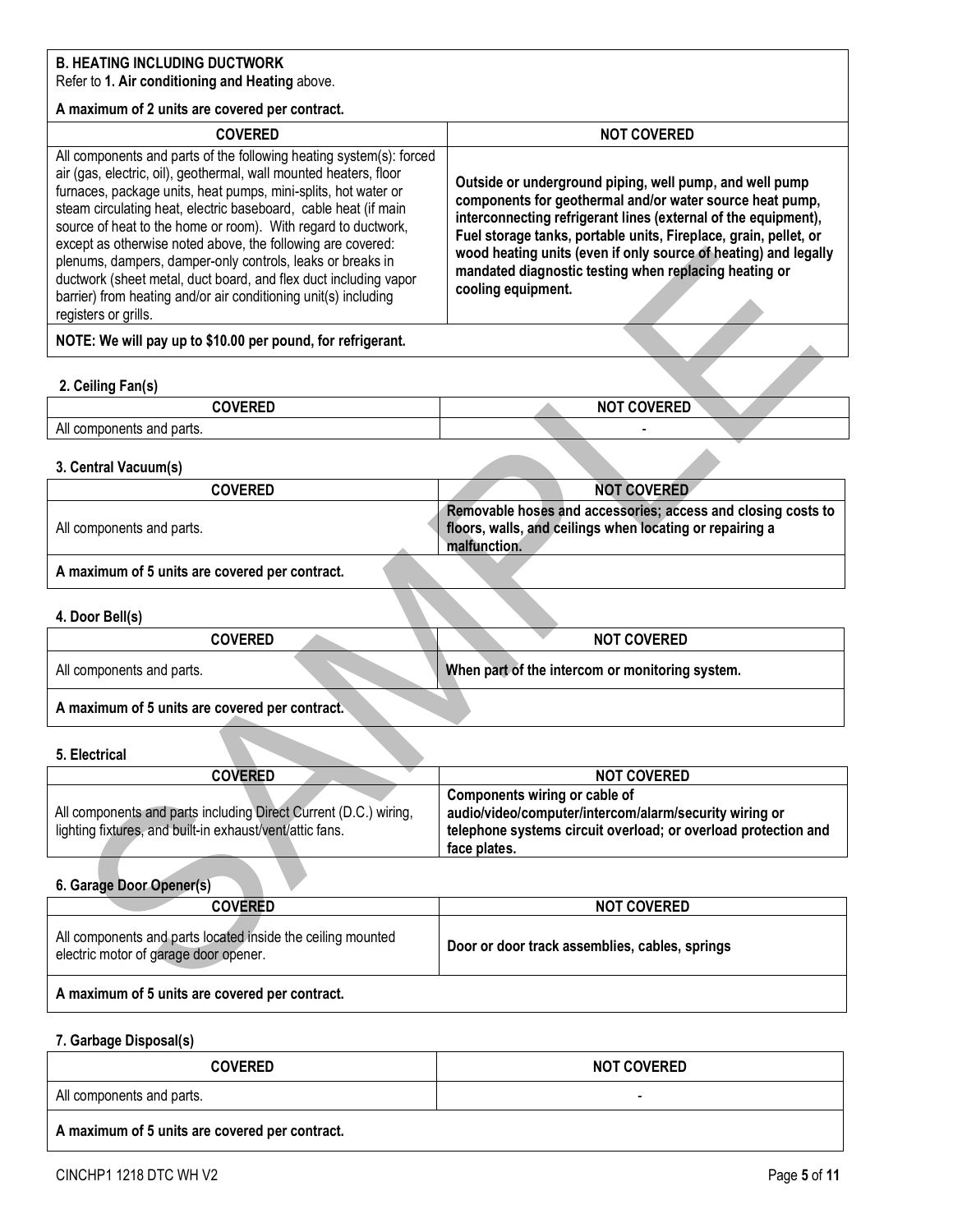<span id="page-5-0"></span>**8. Instant Hot/Cold Water Dispenser(s)**

| <b>COVERED</b>                                 | <b>NOT COVERED</b> |
|------------------------------------------------|--------------------|
| All components and parts.                      | -                  |
| A maximum of 5 units are covered per contract. |                    |

<span id="page-5-1"></span>**9. Kitchen/Laundry Appliance(s) NOTE: We will pay up to \$2,000 per covered Item malfunction for access, diagnoses and repair/ replacement of any covered Appliance per agreement term.**

| A. REFRIGERATOR(S)                                                                 |                                                                                                         |
|------------------------------------------------------------------------------------|---------------------------------------------------------------------------------------------------------|
| A maximum of 2 units are covered per contract.                                     |                                                                                                         |
| <b>COVERED</b>                                                                     | <b>NOT COVERED</b>                                                                                      |
| All components and parts.                                                          | Free standing freezer, Multi-media centers built into<br>appliances, and wine chillers and consumables. |
| <b>B. CLOTHES WASHER(S)</b>                                                        |                                                                                                         |
| A maximum of 2 units are covered per contract.                                     |                                                                                                         |
| <b>COVERED</b>                                                                     | <b>NOT COVERED</b>                                                                                      |
| All components and parts.                                                          |                                                                                                         |
| <b>C. CLOTHES DRYER(S)</b>                                                         |                                                                                                         |
| A maximum of 2 units are covered per contract.                                     |                                                                                                         |
| <b>COVERED</b>                                                                     | <b>NOT COVERED</b>                                                                                      |
| All components and parts.                                                          |                                                                                                         |
| D. RANGE(S)/OVEN(S)/COOKTOP(S)                                                     |                                                                                                         |
| A maximum of 2 units are covered per contract.                                     |                                                                                                         |
| <b>COVERED</b>                                                                     | <b>NOT COVERED</b>                                                                                      |
| All components and parts including range exhaust hoods located<br>above the range. |                                                                                                         |
| E. DISHWASHER(S)                                                                   |                                                                                                         |
| A maximum of 2 units are covered per contract.                                     |                                                                                                         |
| <b>COVERED</b>                                                                     | <b>NOT COVERED</b>                                                                                      |
| All components and parts.                                                          |                                                                                                         |
| F. BUILT-IN MICROWAVE OVEN(S)                                                      |                                                                                                         |
| A maximum of 2 units are covered per contract.                                     |                                                                                                         |
| <b>COVERED</b>                                                                     | <b>NOT COVERED</b>                                                                                      |
| All components and parts.                                                          |                                                                                                         |
| <b>G. TRASH COMPACTORS(S)</b>                                                      |                                                                                                         |
| A maximum of 2 units are covered per contract.                                     |                                                                                                         |
| <b>COVERED</b>                                                                     | <b>NOT COVERED</b>                                                                                      |
| All components and parts.                                                          |                                                                                                         |
| H. FREE STANDING ICE MAKER(S)                                                      |                                                                                                         |
| A maximum of 2 units are covered per contract.                                     |                                                                                                         |
| <b>COVERED</b>                                                                     | <b>NOT COVERED</b>                                                                                      |
| All components and parts.                                                          |                                                                                                         |
| I. BUILT-IN FOOD CENTER(S)                                                         |                                                                                                         |
| A maximum of 2 units are covered per contract.                                     |                                                                                                         |
| <b>COVERED</b>                                                                     | <b>NOT COVERED</b>                                                                                      |
| All components and parts.                                                          |                                                                                                         |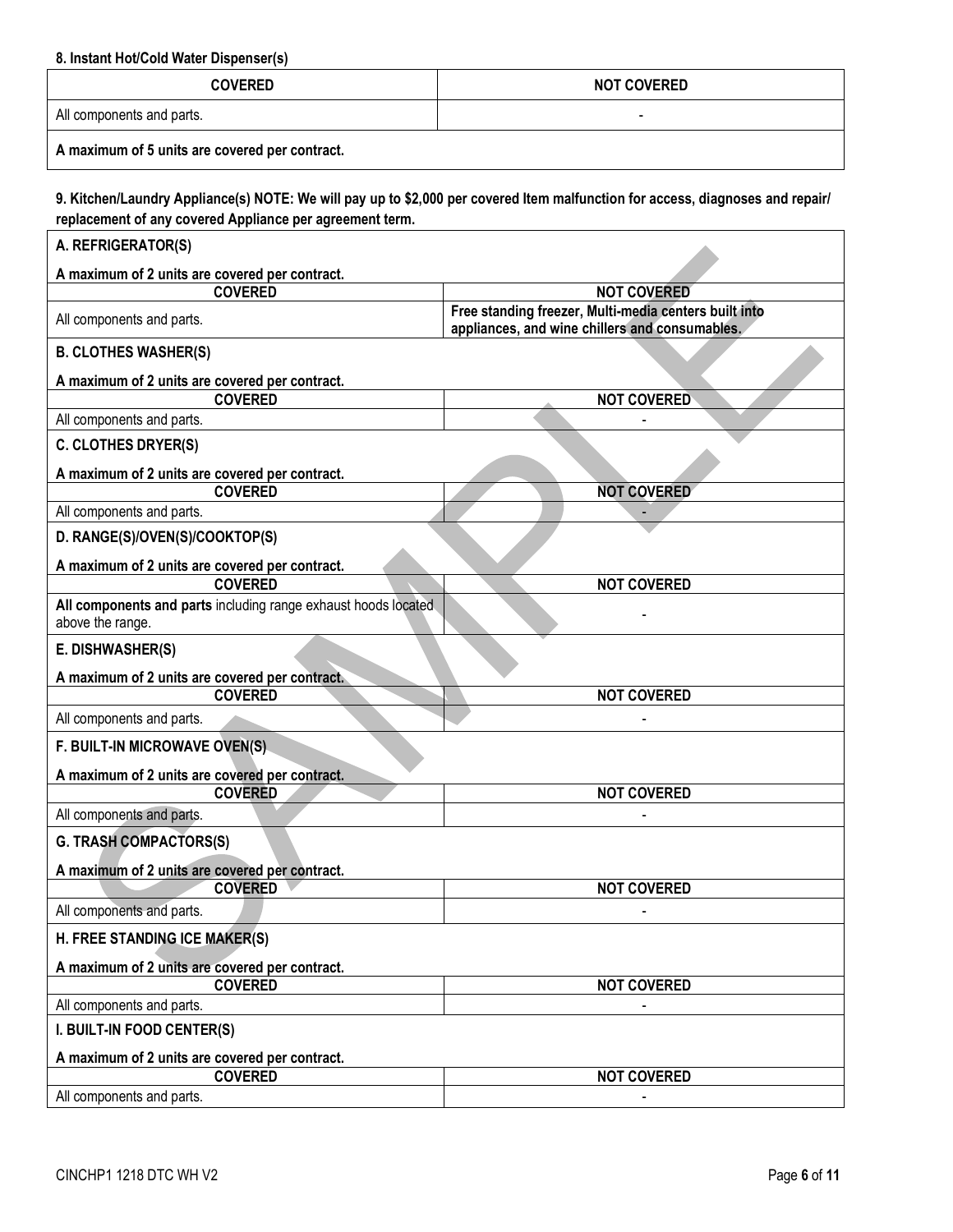#### <span id="page-6-0"></span>**10. Plumbing**

| <b>COVERED</b>                                                                                                                                                                                                                                                                                                                                                                                                                                                                                                                                                                                                                                                                                                                                                                                                                                                                                                                                                                                 | <b>NOT COVERED</b>                                                                                                                                                                                                                                                                                                                                                                                                                                                                                                                                                                                                                                                                                                                                         |
|------------------------------------------------------------------------------------------------------------------------------------------------------------------------------------------------------------------------------------------------------------------------------------------------------------------------------------------------------------------------------------------------------------------------------------------------------------------------------------------------------------------------------------------------------------------------------------------------------------------------------------------------------------------------------------------------------------------------------------------------------------------------------------------------------------------------------------------------------------------------------------------------------------------------------------------------------------------------------------------------|------------------------------------------------------------------------------------------------------------------------------------------------------------------------------------------------------------------------------------------------------------------------------------------------------------------------------------------------------------------------------------------------------------------------------------------------------------------------------------------------------------------------------------------------------------------------------------------------------------------------------------------------------------------------------------------------------------------------------------------------------------|
| Leaks and breaks of water, drain, gas, waste or vent lines, toilets<br>and related mechanisms, toilet wax ring seals, faucets,<br>showerheads, shower arms, valves for shower, tub, and diverter,<br>angle stops, risers and gate valves (similar features of finish and<br>style used when replacement is necessary), hose bibs, basket<br>strainers, permanently installed sump pumps (ground water only),<br>built-in bathtub whirlpool motors, pumps, and air switch<br>assemblies, pressure regulators, expansion tanks, sewage<br>ejector pump (septic system sewage ejector pumps are not<br>covered unless optional coverage is purchased), clearing of sink,<br>bathtub, shower, and toilet stoppages, clearing of mainline drain<br>and sewer stoppages through an accessible cleanout up to 100<br>feet from access point, clearing of lateral drain line stoppages up<br>to 100 feet from access point including accessible cleanout, p-<br>trap, drain or overflow access points. | Stoppages caused by collapsed, damaged or broken drain, vent<br>or sewer lines outside the home's main foundation, lines<br>broken, infiltrated or stopped by roots or foreign objects, even<br>if within the home's main foundation; costs to locate or access<br>cleanouts not found or inaccessible, or to install cleanouts, and<br>access through roof vents; any fees for photo/video equipment,<br>hydro-jetting equipment, chemicals, jet or steam clearing;<br>bathtubs, sinks, showers, shower enclosures and base pans,<br>toilet lids and seats, jets, caulking or grouting, septic tanks,<br>water softener, water filtration/purification systems whole home<br>water filtration system, holding or storage tanks, saunas or<br>steam rooms. |

**NOTE: Where covered repairs require access to plumbing, we will provide access to plumbing only through unobstructed walls, ceilings or floors, and will return access openings to a rough finish. If the plumbing is accessible only through a concrete floor, wall or ceiling, we will pay up to \$1,000 per Agreement term for access, diagnosis, repair, or replacement of such plumbing, including returning access openings to a rough finish.**

#### <span id="page-6-1"></span>**11. Smoke Detector(s)**

| <b>COVERED</b>                        | <b>NOT COVERED</b> |
|---------------------------------------|--------------------|
| Battery operated and hardwired units. |                    |

#### <span id="page-6-2"></span>**12. Water Heater(s)**

| <b>COVERED</b>                                                                       | <b>NOT COVERED</b>                                                                       |
|--------------------------------------------------------------------------------------|------------------------------------------------------------------------------------------|
| All components and parts, including tankless water heaters and<br>circulating pumps. | Auxiliary holding or storage tanks, fuel storage tank or energy<br>conservation unit(s). |
| A maximum of 2 units are covered per contract.                                       |                                                                                          |

**A maximum of 2 units are covered per contract.**

## <span id="page-6-3"></span>**VI. Details About Optional Coverage**

**Optional coverage may be purchased up to 30 days after the beginning of the Agreement term without an inspection. After the 30th day optional coverage may be purchased provided an inspection is performed (at customer's expense) and the inspection results are approved by us. New Construction Customers may add optional coverage during the Agreement term for brand new items providing proof of purchase is received by us. Optional coverage, regardless of date of purchase, continues only through the Agreement term.**

## <span id="page-6-4"></span>**1. Swimming Pool and/or Spa Combination (Shared Equipment)**

| Shared equipment is covered. If equipment is not shared, then only one or the other is covered unless an additional fee is paid.                                                                            |                                                                                                                                                                                                                                                                                                                                                                                                                                                                                                                                                                                    |  |
|-------------------------------------------------------------------------------------------------------------------------------------------------------------------------------------------------------------|------------------------------------------------------------------------------------------------------------------------------------------------------------------------------------------------------------------------------------------------------------------------------------------------------------------------------------------------------------------------------------------------------------------------------------------------------------------------------------------------------------------------------------------------------------------------------------|--|
| <b>COVERED</b>                                                                                                                                                                                              | <b>NOT COVERED</b>                                                                                                                                                                                                                                                                                                                                                                                                                                                                                                                                                                 |  |
| Above ground components and parts of the heating, pumping, and<br>filtration system including: pool heater, pool sweep motor and<br>pump, pump motor, blower motor and timer, plumbing pipes and<br>wiring. | Portable or above ground spas, access to pool and spa<br>equipment, lights, liners, jets, ornamental fountains, waterfalls<br>and their pumping systems, auxiliary pumps, pool cover and<br>related equipment, fill line and fill valves, built-in or detachable<br>cleaning equipment including, without limitation, pool sweeps,<br>pop-up heads, turbo valves, skimmers, chlorinators, and<br>ionizers, fuel storage tanks, disposable filtration mediums, heat<br>pump, multi-media centers, dehumidifiers, panel box and dials,<br>salt water generator; salt and components. |  |

**A maximum covered amount of \$1,500 is allowed per Agreement term.**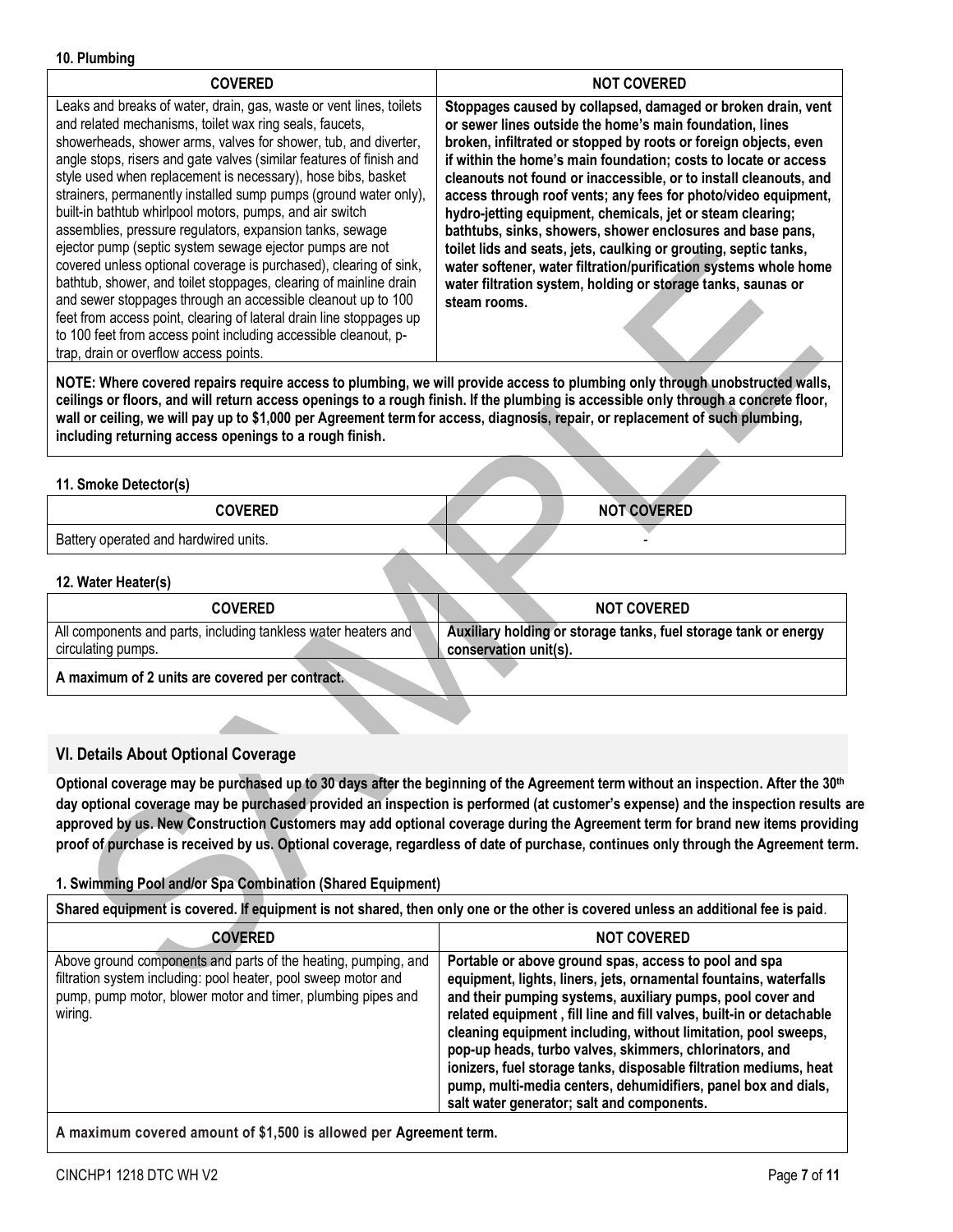#### <span id="page-7-0"></span>**2. Septic System**

| NOTE: This option is available for first year customers only and is not renewable. |                                                               |
|------------------------------------------------------------------------------------|---------------------------------------------------------------|
| <b>COVERED</b>                                                                     | <b>NOT COVERED</b>                                            |
| Mainline stoppages that can be cleared through an existing access                  | Broken or collapsed sewer lines outside the foundation,       |
| or cleanout without excavation. The septic tank will be pumped one                 | stoppages or roots that prevent the effective use of any      |
| (1) time during the Agreement coverage term if the stoppage is due                 | externally applied sewer machine cable, cost of finding or    |
| to septic back up. We will not pay more than \$500 per pumping                     | gaining access to the septic tank or sewer hook-ups, disposal |
| occurrence. If the septic tank needs to be replaced, we will not                   | of waste, chemical treatment of the septic tank and/or sewer  |
| pay more than \$1,000 towards the replacement of the septic                        | lines, tanks, leach lines, cesspool, and any mechanical pump  |
| tank. We will cover one (1) sewage ejector pump for septic                         | or systems.                                                   |
| system located within the perimeter of the main foundation.                        |                                                               |
|                                                                                    |                                                               |

#### <span id="page-7-1"></span>**3. Well Pump**

| <b>COVERED</b>                                                                      | <b>NOT COVERED</b>                                                                                                                                                                                                                                                                                                                                                                       |
|-------------------------------------------------------------------------------------|------------------------------------------------------------------------------------------------------------------------------------------------------------------------------------------------------------------------------------------------------------------------------------------------------------------------------------------------------------------------------------------|
| All components and parts of well pump utilized as a source of<br>water to the home. | Above or underground piping, cable or electrical lines leading to<br>or from the well pump, including those that are located within<br>the well casing, well casings, pressure switches not located on<br>the pump, holding, storage or pressure tanks, booster pumps,<br>re-drilling of wells, well pump and all well pump components for<br>geothermal and/or water source heat pumps. |
|                                                                                     |                                                                                                                                                                                                                                                                                                                                                                                          |

**NOTE: We will pay up to \$1,500 per Agreement term for access, diagnosis and repair or replacement.**

## <span id="page-7-2"></span>**4. Premier Upgrade Package**

Adding this package to your Agreement provides additional benefits on a covered claim. Certain repairs or replacements may require additional fees that are not normally covered under your Agreement, such as, but not limited to, disposal of equipment, duct, electrical and/or plumbing modifications, code upgrades, permits, and condenser pads. **Depending on which package you select, which will be displayed in your coverage summary, we will provide up to either \$500 or \$1000 towards any typically excluded non-covered charges when repairing or replacing a covered item**. **In no event shall we be liable to cover fees and/or disposal arising from hazardous and/or toxic materials or asbestos**. Package limits apply to one (1) covered item, per claim. **Each claim event is capped up to either \$500 or \$1000** any unused portion of the benefit cannot be applied towards a future claim. **In no event shall we be liable for more than two (2) claims per Agreement term, for an aggregate amount of up to \$1000 or \$2000**. **This benefit does not apply to equipment; items; or failures deemed ineligible for coverage.**

## <span id="page-7-3"></span>**VII. General Exclusions and Limitations**

- 1. **This Agreement does not cover performance of routine maintenance**. You are responsible for performing all routine maintenance and cleaning for all covered items and systems as specified and recommended by the manufacturer. You are also responsible for providing all routine maintenance for all areas in a covered property around covered items and/or systems to ensure that these items and/or systems are able to function properly as specified by the manufacturer.
- 2. **This Agreement does not cover repairs or replacements of any item covered by other insurance, warranties or guarantees, including but not limited to, manufacturer's, contractor's, builder's, distributor's, home service agreement or home warranty**. Our coverage is secondary to such insurance, warranties, or guarantees.
- 3. **This Agreement shall not cover any item(s) if they are:**
	- **systems, appliances or components classified by the manufacturer as commercial-grade;**
	- **flues, venting, chimneys, and exhaust lines;**
	- **determined to be defective by the Consumer Product Safety Commission or the manufacturer and for which either has issued, or issues, a warning or recall, or which is otherwise necessitated due to failure caused by the manufacturers improper design, use of improper materials and/or formulas, manufacturing process or any other manufacturing defect;**
	- **below the slab or basement floor of the home; except as otherwise specified in this Agreement;**
	- **located outside the perimeter of the main foundation or a detached garage (i.e. outside the outer load bearing walls of the structure with the exception of central air conditioning unit, main electrical panel, water heater) or unless specifically covered with optional coverage purchased for items outside the main perimeter. These exceptions must be installed for diagnose and must be manufactured for outside use or be located in a structure which protects items from the elements;**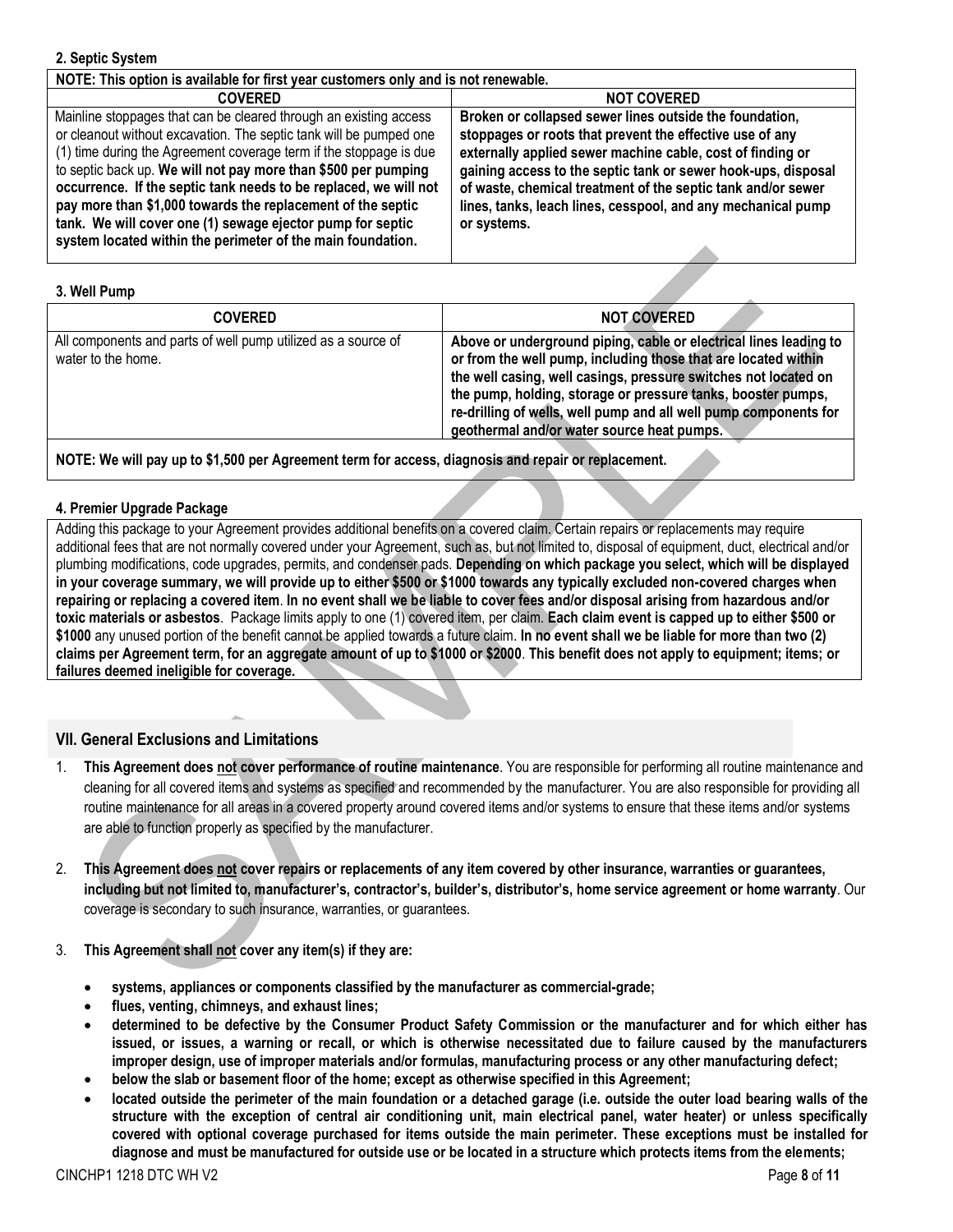- **damaged by you in the course of remodeling or unauthorized repair.**
- 4. **This Agreement does not cover failures which may result from causes other than normal wear and tear, such as without limitation:**
	- **abuse, misuse and/or neglect;**
	- **lightning strikes, power failure, power surge;**
	- **missing components, parts or equipment;**
	- **animal, pet and/or pest damage;**
	- **fire; casualty; flood; smoke; earthquake; freeze damage; acts of God;**
	- **manufacturer's improper design, use of improper materials and/or formulas, manufacturing process or any other manufacturing defect;**
	- **structural and/or property damage;**
	- **accidents; war; acts of terrorism; nuclear explosion, reaction, radiation or radioactive contamination; insurrection; riots; vandalism; or intentional destruction of property;**
	- **any noise without a related mechanical failure.**
- 5. **This Agreement does not cover mechanical failures, damages or remediation due to:**
	- **mold, mildew, mycotoxins, fungus, bacteria, virus, condensation, wet or dry rot, regardless of the source, origin, or location;**
	- **lack of capacity in the existing system or appliance, under/oversized systems in relation to the square footage for the area being heated or cooled;**
	- **conditions of insufficient or excessive water pressure;**
	- **conditions of inadequate wiring capacity, circuit overload, power failure and/or surge.**
- 6. **This Agreement does not cover costs for (except as otherwise specified in this Agreement):**
	- **construction, carpentry, dimensional or design change, or other modifications necessary to remove, relocate or install equipment;**
	- **providing or closing access to covered items;**
	- **equipment to gain access or permit serviceability such as but not limited to scaffolding;**
	- **restoration of any wall or floor coverings, cabinets, counter tops, tiling, paint or the like;**
	- **failure to meet building code(s), zoning requirements, utility regulations;**
	- **failure to comply with local, state or federal laws or regulations;**
	- **compliance with federal, state, and/or local law, code, regulation, or ordinance;**
	- **for testing required by state or local municipalities, such as but not limited to, load calculation or duct certification;**
	- **for additional charges to access or transport materials, supplies, or independent contractors to the covered property, such as but not limited to: tolls, required use of ferries, or barges;**
	- **permits;**
	- **code upgrades;**
	- **modifications.**
- 7. **This Agreement does not cover:**
	- **removal and/or disposal of hazardous or toxic material or asbestos;**
	- **the use of cranes or other lifting equipment required to service any item or system;**
	- **excavation or other charges associated with gaining access to a well pump;**
	- **electronic computerized, or home energy management systems or devices; LCD displays that do not affect the primary operation of the unit unless otherwise stated in this agreement;**
	- **lighting and/or appliance management systems, unless otherwise stated in this agreement;**
	- **radon monitoring systems, fire sprinkler systems, and solar systems and components.**
- 8. **This Agreement does not cover delays or failures to provide service caused by, or related to:**
	- **any of the exclusions listed herein;**
	- **shortages of labor and/or materials;**
	- **any other cause beyond our reasonable control.**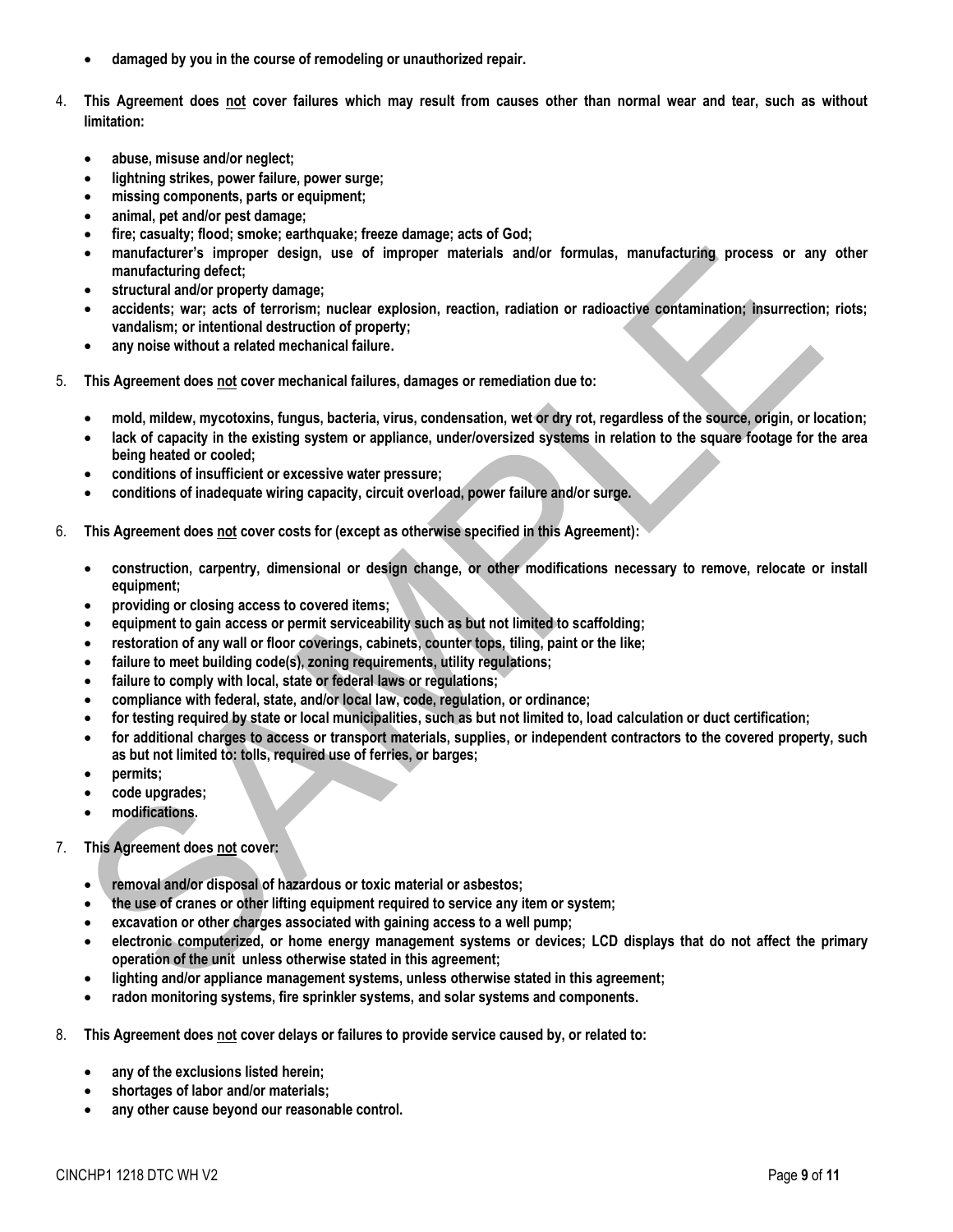## <span id="page-9-0"></span>**VIII. Limitation of Liability**

- 1. We are not responsible for incidental, consequential, special, and/or punitive damages and you agree to waive any and all claims for such damages, arising from, resulting from and/or related to the failure of any item or system, including, but not limited to, food spoilage, loss of income, additional living expenses, and/or other property damage.
- 2. We are not liable for any damages that result from an independent contractor's service, delay in providing service or failure to provide service. We are not liable for any incidental, consequential, special, and/or punitive damages, whether caused by negligence or any other cause, and you agree to waive any and all claims for such damages, arising from, resulting from or related to any independent contractor's service, delay in providing service or failure to provide service, including, but not limited to, damages, resulting from delays in securing parts and/or labor, the failure of any equipment used by an independent contractor, labor difficulties, and/or the negligent, tortuous and/or unlawful acts or omissions of any independent contractor.

## <span id="page-9-1"></span>**IX. Cancellation Information**

- 1. You may cancel this Agreement by telephone or in writing within 30 days of the coverage effective date for a full refund of the contract fees paid if no claim has been made. The right to cancel this Agreement as provided in this paragraph is not transferable. A ten percent (10%) penalty per month will be added to any refund required under this paragraph, including any accrued penalties, which are not paid or credited within 30 days after you cancel this Agreement.
- 2. You may cancel this Agreement within 30 days of the coverage effective date if a claim has been made, or at any time thereafter, at which time you may be entitled to a refund of unearned contract fees paid based on the short rate schedule less a processing fee of twenty-five dollars (\$25) and less the cost of any services performed pursuant to the Agreement, where permitted by law. If claims have been paid, we may bill you for the lesser of the net amount due to us or the unpaid annual term contract fee. We will bill or charge you any balance owed to us through the same mechanism as any previous installment billings, or we will direct bill you if such a mechanism is not available.
- 3. We may terminate this Agreement immediately, after any applicable notice provisions, for non-payment, fraud or material misrepresentation. If we terminate for fraud or material misrepresentation, this Agreement is void and we shall refund all paid contract fees if no claims have been made. If a claim has been made, we will follow normal cancellation procedures as outlined in this section.
- 4. In the event you threaten to harm or actually harm the safety or well-being of: (i) the company; (ii) any employee of the company; (iii) an independent contractor; or (iv) any property of the company or the independent contractor, you will be in breach of this Agreement. In the event you breach this or any other obligation under this Agreement, we may refuse to provide service to you and may cancel this Agreement immediately.

## <span id="page-9-2"></span>**X. Dispute Resolution**

1. **ARBITRATION**: All disputes, controversies or claims of any sort, arising out of or in any way relating to this Agreement, its negotiation, and the Services provided pursuant to it, whether based in contract, tort, regulation, or any other legal or equitable theory (collectively "Disputes"), shall be resolved at the consumer's choice by settlement, or final and binding arbitration, or in and through a small claims court having jurisdiction over such Disputes. Arbitration shall be conducted within the geographical limits of the applicable federal district court where the Covered Property is located, or such other location upon which both parties mutually agree, and administered by a mutually agreed upon arbitration service. The Commercial Arbitration Rules and Supplementary Procedures for Consumer-Related Disputes of the American Arbitration Association or similar such rules (the "Arbitration Rules") in effect at the time arbitration is demanded by either party shall govern the arbitration proceeding and the selection of one neutral arbitrator to preside over the proceeding. The arbitrator is empowered to decide all Disputes and all questions related to the enforceability and scope of these Dispute Resolution provisions, including but not limited to the validity, interpretation and applicability of these Dispute Resolution Provisions. Additionally, this transaction involves interstate commerce, and these Dispute Resolution provisions shall be governed by the Federal Arbitration Act, as amended (9 USC 1). No arbitration may proceed on a class or representative basis, and the arbitrator may not consolidate any arbitration proceeding governed by these Dispute Resolution Provisions with any other person's arbitration proceeding, and may not otherwise preside over any form of a representative or class proceeding. Under the Arbitration Rules, although each party is required to pay certain administrative and arbitrator fees, the amount the consumer may be required to pay is limited. Each party to arbitration is responsible for its own attorney's fees, if the party chooses to be represented by an attorney.